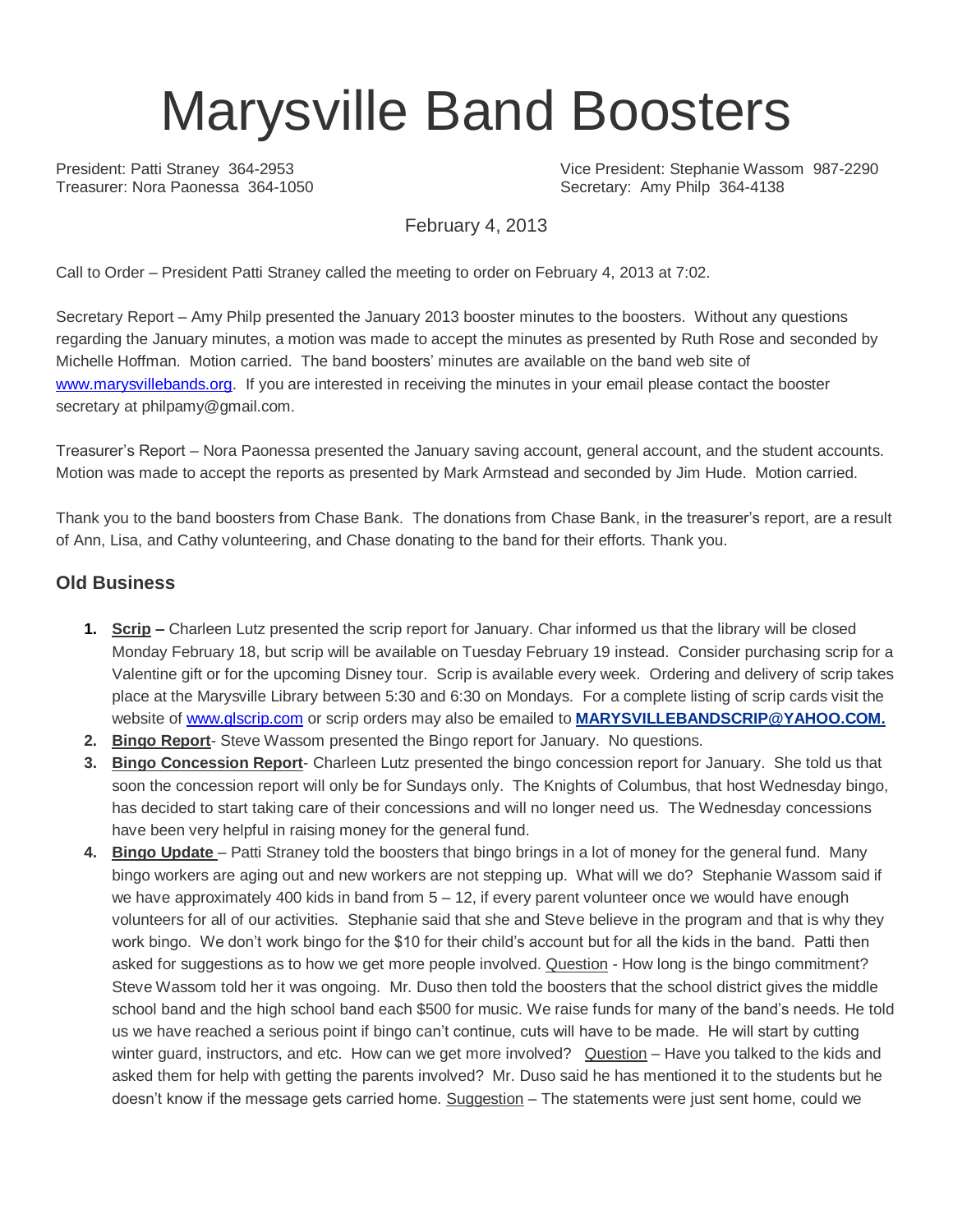highlight the bingo line given for credit. Suggestion – Could we have a parent call system to ask/encourage people to help? Suggestion – How do we help the junior high parents feel more comfortable and interested in finding out what is going on in boosters? Suggestion – Send a letter home with a list of what we need volunteers for and let them know it will be followed up with a phone call. People don't read the website. Suggestion – Send out an email asking for help. The email system worked well to get volunteers for the picnic for the all-day band practice. Patti concluded the brainstorming session by thanking everyone for the suggestions. She said that a plan will be made at our next meeting.

- **5. Meijer Community Fundraiser-** Kris Moses explained the Meijer Community Fundraiser a silent fundraiser for just shopping at Meijer. If you use a Meijer credit card 1% of the sale goes to the band. If you purchase with cash and show your card ½% of the sale goes to the band. When you fill out a Meijer credit card application, use the Regiment code of **456638** when filling out the application. Kris Moses had fliers available on the program. She has received two checks from Meijer since our last booster meeting.
- **6. Gordon Food Service Fun Funds**  Kris Moses explained this fundraiser. Sign up and use the Marysville Band Booster code of **2135893** and the band will receive credit for the sale. Depending on the amount of credit the Boosters receives for the quarter, will decide the amount of profit given back to the band. Purchase scrip for further benefits. Kris had fliers available explaining the program. Kris said she did receive a check this month from Gordon's. Easy money for just shopping and showing your Gordon's card.
- **7. Goodsearch.com** Nora Paonessa explained the program for [www.goodsearch.com](http://www.goodsearch.com/) and [www.goodshop.com](http://www.goodshop.com/) . Use [www.goodsearch.com](http://www.goodsearch.com/) for your search engine and the band receives a penny for every search. Use [www.goodshop.com](http://www.goodshop.com/) for your shopping and the band will receive a percentage of your purchases. Use Marysville Viking Regiment on the tool bar.
- **8. Disney Tour payments** Bruce Patchel said that he is still collecting Disney payments. The last statement for Disney payments have gone out. By Monday Bruce will give a list of students that have not completely paid for their Disney Tour. It is too late to back out of the Disney Tour at this time. The student is responsible for the full payment amount even if he/she does not plan on attending.
- **9. Marysville Band Merchandise** Amy Philp told the boosters that band merchandise is available for sale. Feel free to contact her if you are interested in purchasing for the upcoming Disney Tour.
- **10. Trash Bags** Amy Philp told the boosters that we have decided to go ahead with a trash bag sale. Bear Claw Bags out of Mt. Pleasant will supply the bags. The bags are a "Made in Michigan" product. The sale will be January 30<sup>th</sup> thru February 13<sup>th</sup>. The bags will be delivered February 28th. The student account will be credited five dollars for every box sold of the kitchen and the 30 gallon size. The 33 gallon sized bag will credit the student's account seven dollars. The bags will not have a slogan on them and we do not have a choice of colors. Volunteers will be needed on the delivery day. The NHS has posted a request of help on delivery day. Amy told the boosters that she challenged the senior students to pay it forward. She reminded the seniors the band program was paved by students before them and now it is their turn. Sell some bags and place a name of a younger student to receive the credit. The senior student might know of someone in junior high, ninth, tenth, or eleven grades. Think of a student that they have tutored or given lessons to too or someone that they know that could use some help with their account.
- **11. Discount Card Fundraiser** Patti Straney thanked Kim Kernohan for running the discount card fundraiser for the past few years. Cards are still available if anyone has further sales. Eight hundred cards were ordered and approximately 200 are left to sell.